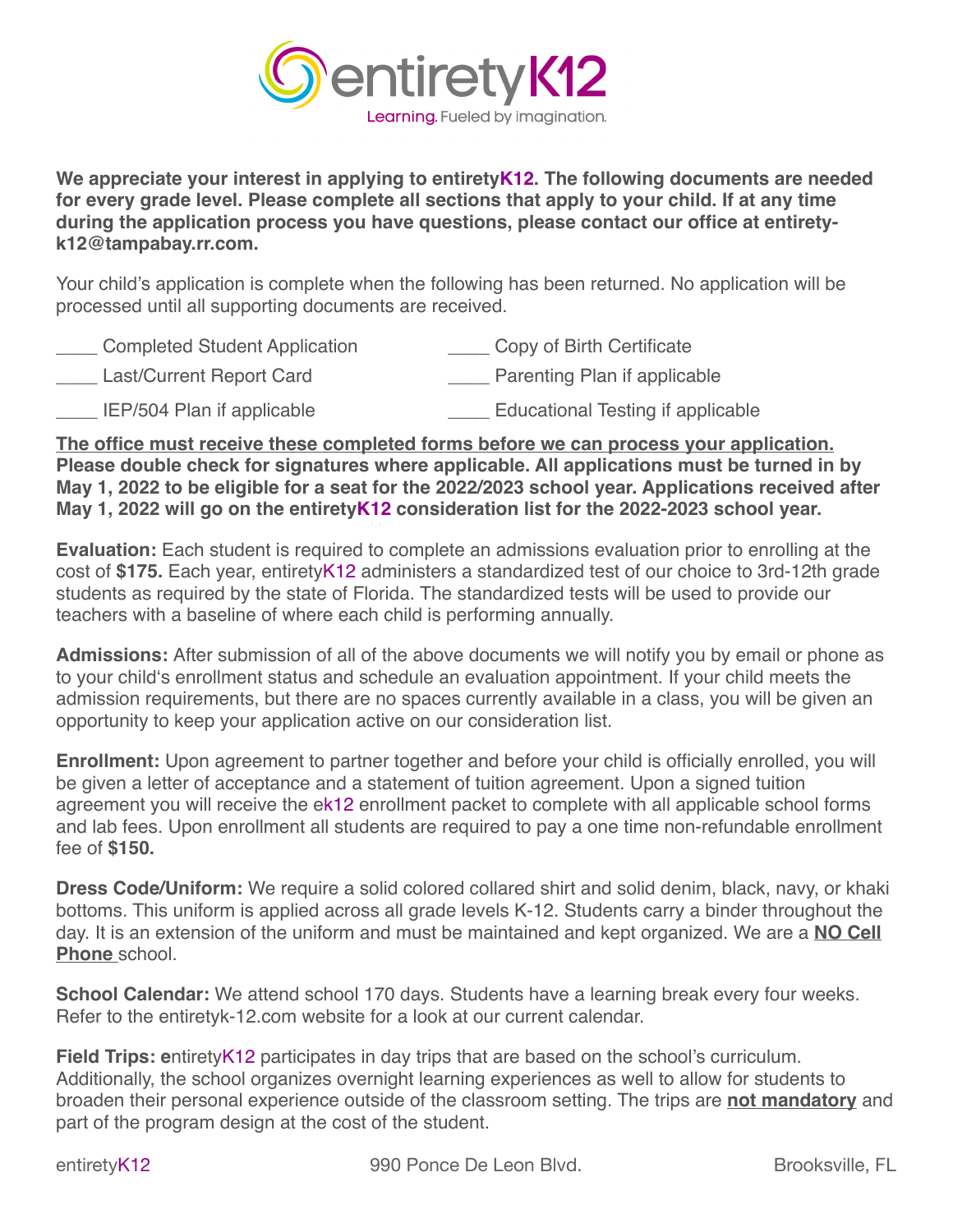## **Application for Admission**

| Application for Admission to Grade |                                                                                                                                                                                                                                |  |
|------------------------------------|--------------------------------------------------------------------------------------------------------------------------------------------------------------------------------------------------------------------------------|--|
|                                    |                                                                                                                                                                                                                                |  |
|                                    |                                                                                                                                                                                                                                |  |
|                                    |                                                                                                                                                                                                                                |  |
|                                    |                                                                                                                                                                                                                                |  |
|                                    |                                                                                                                                                                                                                                |  |
| <b>Father/Guardian</b>             |                                                                                                                                                                                                                                |  |
|                                    |                                                                                                                                                                                                                                |  |
|                                    |                                                                                                                                                                                                                                |  |
|                                    |                                                                                                                                                                                                                                |  |
|                                    | City_______________________Zip__________HomeTelephone____________________________                                                                                                                                              |  |
|                                    |                                                                                                                                                                                                                                |  |
|                                    |                                                                                                                                                                                                                                |  |
|                                    | Employer Telephone ___________________________DOB: _____________________________                                                                                                                                               |  |
| <b>Mother/Guardian</b>             |                                                                                                                                                                                                                                |  |
|                                    |                                                                                                                                                                                                                                |  |
|                                    |                                                                                                                                                                                                                                |  |
|                                    |                                                                                                                                                                                                                                |  |
|                                    |                                                                                                                                                                                                                                |  |
|                                    |                                                                                                                                                                                                                                |  |
|                                    |                                                                                                                                                                                                                                |  |
|                                    | Employer Telephone _______________________DOB: _________________________________                                                                                                                                               |  |
|                                    | Primary Email Louis Communication and Communication and Communication and Communication and Communication and Communication and Communication and Communication and Communication and Communication and Communication and Comm |  |
|                                    | 200 Berne Bellevin Bluebert Burghardter Burghardter El                                                                                                                                                                         |  |